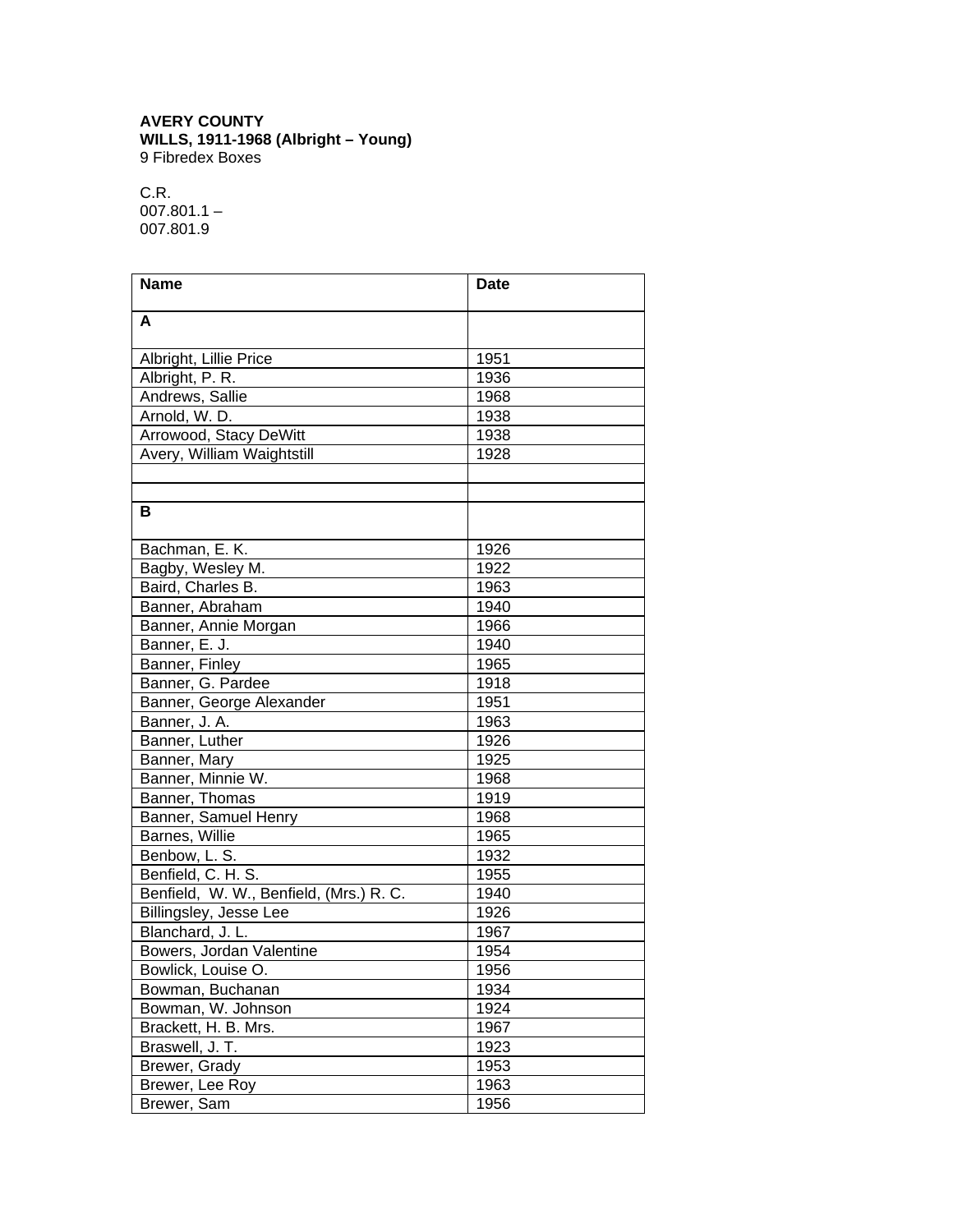| Name                     | <b>Date</b> |
|--------------------------|-------------|
| Bridges, D. P.           | 1930        |
| Brinkley, A. P.          | 1956        |
| Brown, Claud             | 1944        |
| Brown, Frances Dudley    | 1966        |
| Brown, John K.           | 1966        |
| Brown, Potter Maclay     | 1937        |
| Buchanan, Jesse Gibert   | 1952        |
| Buchanan, Nathan A.      | 1937        |
| Buchanan, Rosa           | 1966        |
| Buchanan, Wess           | 1933        |
| Bucklew, Millie Bernice  | 1967        |
| Bumgarner, Carl Thomas   | 1943        |
| Bunch, George H.         | 1961        |
| Burleson, Clarence       | 1957        |
| Burleson, Fannie B.      | 1968        |
| Burleson, Frank          | 1959        |
| Burleson, H. B.          | 1938        |
| Burleson, Maude          | 1928        |
| Burleson, Ollie          | 1932        |
| Burleson, Sam L.         | 1945        |
| Burleson, Tina           | 1936        |
| Bush, John               | 1927        |
| C                        |             |
|                          |             |
| Calloway, Sherman        | 1926        |
| Calloway, (Mrs.) T. C.   | 1961        |
| Campbell, Robert F.      | 1947        |
| Carpenter, Albert H.     | 1966        |
| Carpenter, Beuna         | 1948        |
| Carpenter, Enoch         | 1924        |
| Carpenter, J. C.         | 1931        |
| Carpenter, Mary          | 1935        |
| Carter, Sarah E.         | 1964        |
| Chappell, A. R. (Mrs.)   | 1951        |
| Chappell, J. C.          | 1916        |
| Chappell, Paul J.        | 1957        |
| Church, Charlie LaFayett | 1958        |
| Church, Marion           | 1934        |
| Clark, Frank J.          | 1958        |
| Clark, James B.          | 1920        |
| Clark, Mary A.           | 1946        |
| Clark, W. C.             | 1950        |
| Clarke, George T.        | 1943        |
| Coffey, David William    | 1966        |
| Coffey, Ed               | 1967        |
| Coker, Ruth N.           | 1963        |
| Cooper, Jordan           | 1914        |
| Cooper, Pattie B.        | 1947        |
| Cooper, Pattie B.        | 1957        |
| Cooper, Rufus A.         | 1957        |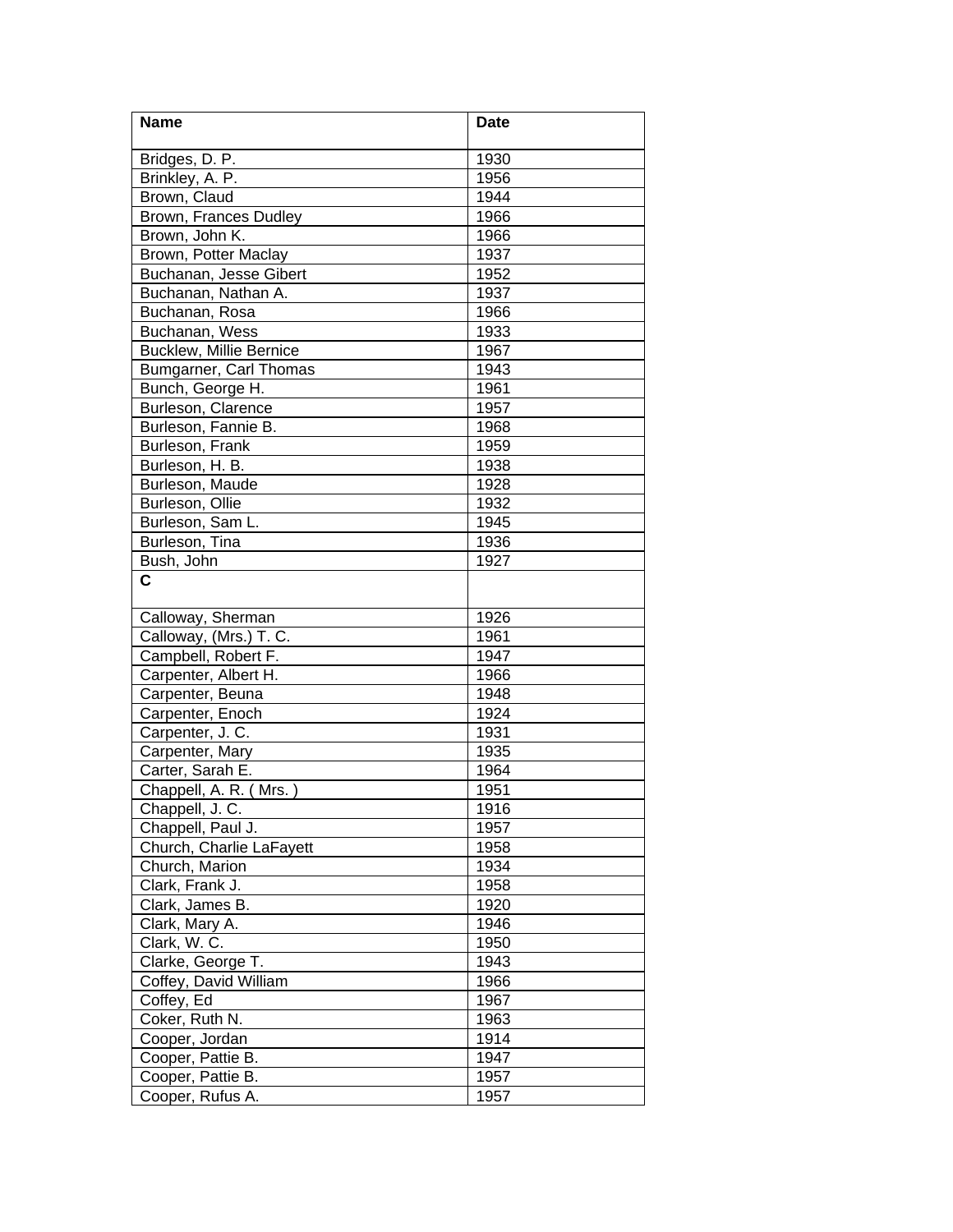| 1936<br>Corbett, John D.<br>Cowles, Louis C.<br>1932<br>Cramer, Stuart W.<br>1957<br>Crow, Sam<br>1929<br>Crumley, Retta<br>1955<br>Culver, Martin B.<br>1933<br>Culver, S. W.<br>1931<br>1943<br>Cuthbertson, Aaron<br>Cuthertson, Rachel L.<br>1927<br>Cuthertson, Thomas M.<br>1932<br>D<br>Daniels, G. B.<br>1946<br>Daniels, Melvin A.<br>1963<br>Davis, Jasper<br>1961<br>Davis, Pattie V.<br>1939<br>Dellinger, F. P.<br>1934<br>Dellinger, Lula Wise<br>1953<br>Dellinger, T. W.<br>1952<br>Dellinger, Theron C.<br>1959<br>Dore, Berta S.<br>1961<br>Dowd, Ann Rogers<br>1954<br>Dugger, Jane<br>1945<br>Dugger, S. M.<br>1929<br>Dugger, Sheppard M.<br>1938<br>1954<br>Dulin, Lavene<br>Dulin, Thomas Glenn, Jr.<br>1967<br>Dunn, John E.<br>1932<br>Е<br>Edmonds, Henry D.<br>1965<br>Eller, B. F.<br>1930<br>Eller, Eugene<br>1953<br>Engle, Margaret L.<br>1939<br>Ellis, Jordan Henry<br>1956<br>Ellis, L. D.<br>1930<br>F<br>Flynt, W. S.<br>1960<br>Fox, Columbus<br>1914<br>Franklin, Adelaide<br>1926<br>Franklin, C. E.<br>1949<br>Franklin, Guy C.<br>1961<br>Franklin, Jackson M.<br>1945<br>1965<br>Franklin, James Arlin<br>1959<br>Franklin, M. Clingman<br>Franklin, S. Lou<br>1941<br>Franklin, (Mrs.) R. A.<br>1925<br>Franklin, Samuel<br>1929 | <b>Name</b>          | <b>Date</b> |
|-----------------------------------------------------------------------------------------------------------------------------------------------------------------------------------------------------------------------------------------------------------------------------------------------------------------------------------------------------------------------------------------------------------------------------------------------------------------------------------------------------------------------------------------------------------------------------------------------------------------------------------------------------------------------------------------------------------------------------------------------------------------------------------------------------------------------------------------------------------------------------------------------------------------------------------------------------------------------------------------------------------------------------------------------------------------------------------------------------------------------------------------------------------------------------------------------------------------------------------------------------------------------------|----------------------|-------------|
|                                                                                                                                                                                                                                                                                                                                                                                                                                                                                                                                                                                                                                                                                                                                                                                                                                                                                                                                                                                                                                                                                                                                                                                                                                                                             |                      |             |
|                                                                                                                                                                                                                                                                                                                                                                                                                                                                                                                                                                                                                                                                                                                                                                                                                                                                                                                                                                                                                                                                                                                                                                                                                                                                             |                      |             |
|                                                                                                                                                                                                                                                                                                                                                                                                                                                                                                                                                                                                                                                                                                                                                                                                                                                                                                                                                                                                                                                                                                                                                                                                                                                                             |                      |             |
|                                                                                                                                                                                                                                                                                                                                                                                                                                                                                                                                                                                                                                                                                                                                                                                                                                                                                                                                                                                                                                                                                                                                                                                                                                                                             |                      |             |
|                                                                                                                                                                                                                                                                                                                                                                                                                                                                                                                                                                                                                                                                                                                                                                                                                                                                                                                                                                                                                                                                                                                                                                                                                                                                             |                      |             |
|                                                                                                                                                                                                                                                                                                                                                                                                                                                                                                                                                                                                                                                                                                                                                                                                                                                                                                                                                                                                                                                                                                                                                                                                                                                                             |                      |             |
|                                                                                                                                                                                                                                                                                                                                                                                                                                                                                                                                                                                                                                                                                                                                                                                                                                                                                                                                                                                                                                                                                                                                                                                                                                                                             |                      |             |
|                                                                                                                                                                                                                                                                                                                                                                                                                                                                                                                                                                                                                                                                                                                                                                                                                                                                                                                                                                                                                                                                                                                                                                                                                                                                             |                      |             |
|                                                                                                                                                                                                                                                                                                                                                                                                                                                                                                                                                                                                                                                                                                                                                                                                                                                                                                                                                                                                                                                                                                                                                                                                                                                                             |                      |             |
|                                                                                                                                                                                                                                                                                                                                                                                                                                                                                                                                                                                                                                                                                                                                                                                                                                                                                                                                                                                                                                                                                                                                                                                                                                                                             |                      |             |
|                                                                                                                                                                                                                                                                                                                                                                                                                                                                                                                                                                                                                                                                                                                                                                                                                                                                                                                                                                                                                                                                                                                                                                                                                                                                             |                      |             |
|                                                                                                                                                                                                                                                                                                                                                                                                                                                                                                                                                                                                                                                                                                                                                                                                                                                                                                                                                                                                                                                                                                                                                                                                                                                                             |                      |             |
|                                                                                                                                                                                                                                                                                                                                                                                                                                                                                                                                                                                                                                                                                                                                                                                                                                                                                                                                                                                                                                                                                                                                                                                                                                                                             |                      |             |
|                                                                                                                                                                                                                                                                                                                                                                                                                                                                                                                                                                                                                                                                                                                                                                                                                                                                                                                                                                                                                                                                                                                                                                                                                                                                             |                      |             |
|                                                                                                                                                                                                                                                                                                                                                                                                                                                                                                                                                                                                                                                                                                                                                                                                                                                                                                                                                                                                                                                                                                                                                                                                                                                                             |                      |             |
|                                                                                                                                                                                                                                                                                                                                                                                                                                                                                                                                                                                                                                                                                                                                                                                                                                                                                                                                                                                                                                                                                                                                                                                                                                                                             |                      |             |
|                                                                                                                                                                                                                                                                                                                                                                                                                                                                                                                                                                                                                                                                                                                                                                                                                                                                                                                                                                                                                                                                                                                                                                                                                                                                             |                      |             |
|                                                                                                                                                                                                                                                                                                                                                                                                                                                                                                                                                                                                                                                                                                                                                                                                                                                                                                                                                                                                                                                                                                                                                                                                                                                                             |                      |             |
|                                                                                                                                                                                                                                                                                                                                                                                                                                                                                                                                                                                                                                                                                                                                                                                                                                                                                                                                                                                                                                                                                                                                                                                                                                                                             |                      |             |
|                                                                                                                                                                                                                                                                                                                                                                                                                                                                                                                                                                                                                                                                                                                                                                                                                                                                                                                                                                                                                                                                                                                                                                                                                                                                             |                      |             |
|                                                                                                                                                                                                                                                                                                                                                                                                                                                                                                                                                                                                                                                                                                                                                                                                                                                                                                                                                                                                                                                                                                                                                                                                                                                                             |                      |             |
|                                                                                                                                                                                                                                                                                                                                                                                                                                                                                                                                                                                                                                                                                                                                                                                                                                                                                                                                                                                                                                                                                                                                                                                                                                                                             |                      |             |
|                                                                                                                                                                                                                                                                                                                                                                                                                                                                                                                                                                                                                                                                                                                                                                                                                                                                                                                                                                                                                                                                                                                                                                                                                                                                             |                      |             |
|                                                                                                                                                                                                                                                                                                                                                                                                                                                                                                                                                                                                                                                                                                                                                                                                                                                                                                                                                                                                                                                                                                                                                                                                                                                                             |                      |             |
|                                                                                                                                                                                                                                                                                                                                                                                                                                                                                                                                                                                                                                                                                                                                                                                                                                                                                                                                                                                                                                                                                                                                                                                                                                                                             |                      |             |
|                                                                                                                                                                                                                                                                                                                                                                                                                                                                                                                                                                                                                                                                                                                                                                                                                                                                                                                                                                                                                                                                                                                                                                                                                                                                             |                      |             |
|                                                                                                                                                                                                                                                                                                                                                                                                                                                                                                                                                                                                                                                                                                                                                                                                                                                                                                                                                                                                                                                                                                                                                                                                                                                                             |                      |             |
|                                                                                                                                                                                                                                                                                                                                                                                                                                                                                                                                                                                                                                                                                                                                                                                                                                                                                                                                                                                                                                                                                                                                                                                                                                                                             |                      |             |
|                                                                                                                                                                                                                                                                                                                                                                                                                                                                                                                                                                                                                                                                                                                                                                                                                                                                                                                                                                                                                                                                                                                                                                                                                                                                             |                      |             |
|                                                                                                                                                                                                                                                                                                                                                                                                                                                                                                                                                                                                                                                                                                                                                                                                                                                                                                                                                                                                                                                                                                                                                                                                                                                                             |                      |             |
|                                                                                                                                                                                                                                                                                                                                                                                                                                                                                                                                                                                                                                                                                                                                                                                                                                                                                                                                                                                                                                                                                                                                                                                                                                                                             |                      |             |
|                                                                                                                                                                                                                                                                                                                                                                                                                                                                                                                                                                                                                                                                                                                                                                                                                                                                                                                                                                                                                                                                                                                                                                                                                                                                             |                      |             |
|                                                                                                                                                                                                                                                                                                                                                                                                                                                                                                                                                                                                                                                                                                                                                                                                                                                                                                                                                                                                                                                                                                                                                                                                                                                                             |                      |             |
|                                                                                                                                                                                                                                                                                                                                                                                                                                                                                                                                                                                                                                                                                                                                                                                                                                                                                                                                                                                                                                                                                                                                                                                                                                                                             |                      |             |
|                                                                                                                                                                                                                                                                                                                                                                                                                                                                                                                                                                                                                                                                                                                                                                                                                                                                                                                                                                                                                                                                                                                                                                                                                                                                             |                      |             |
|                                                                                                                                                                                                                                                                                                                                                                                                                                                                                                                                                                                                                                                                                                                                                                                                                                                                                                                                                                                                                                                                                                                                                                                                                                                                             |                      |             |
|                                                                                                                                                                                                                                                                                                                                                                                                                                                                                                                                                                                                                                                                                                                                                                                                                                                                                                                                                                                                                                                                                                                                                                                                                                                                             |                      |             |
|                                                                                                                                                                                                                                                                                                                                                                                                                                                                                                                                                                                                                                                                                                                                                                                                                                                                                                                                                                                                                                                                                                                                                                                                                                                                             |                      |             |
|                                                                                                                                                                                                                                                                                                                                                                                                                                                                                                                                                                                                                                                                                                                                                                                                                                                                                                                                                                                                                                                                                                                                                                                                                                                                             |                      |             |
|                                                                                                                                                                                                                                                                                                                                                                                                                                                                                                                                                                                                                                                                                                                                                                                                                                                                                                                                                                                                                                                                                                                                                                                                                                                                             |                      |             |
|                                                                                                                                                                                                                                                                                                                                                                                                                                                                                                                                                                                                                                                                                                                                                                                                                                                                                                                                                                                                                                                                                                                                                                                                                                                                             |                      |             |
|                                                                                                                                                                                                                                                                                                                                                                                                                                                                                                                                                                                                                                                                                                                                                                                                                                                                                                                                                                                                                                                                                                                                                                                                                                                                             |                      |             |
|                                                                                                                                                                                                                                                                                                                                                                                                                                                                                                                                                                                                                                                                                                                                                                                                                                                                                                                                                                                                                                                                                                                                                                                                                                                                             |                      |             |
|                                                                                                                                                                                                                                                                                                                                                                                                                                                                                                                                                                                                                                                                                                                                                                                                                                                                                                                                                                                                                                                                                                                                                                                                                                                                             |                      |             |
|                                                                                                                                                                                                                                                                                                                                                                                                                                                                                                                                                                                                                                                                                                                                                                                                                                                                                                                                                                                                                                                                                                                                                                                                                                                                             |                      |             |
|                                                                                                                                                                                                                                                                                                                                                                                                                                                                                                                                                                                                                                                                                                                                                                                                                                                                                                                                                                                                                                                                                                                                                                                                                                                                             |                      |             |
|                                                                                                                                                                                                                                                                                                                                                                                                                                                                                                                                                                                                                                                                                                                                                                                                                                                                                                                                                                                                                                                                                                                                                                                                                                                                             |                      |             |
|                                                                                                                                                                                                                                                                                                                                                                                                                                                                                                                                                                                                                                                                                                                                                                                                                                                                                                                                                                                                                                                                                                                                                                                                                                                                             |                      |             |
|                                                                                                                                                                                                                                                                                                                                                                                                                                                                                                                                                                                                                                                                                                                                                                                                                                                                                                                                                                                                                                                                                                                                                                                                                                                                             | Franklin, William C. | 1938        |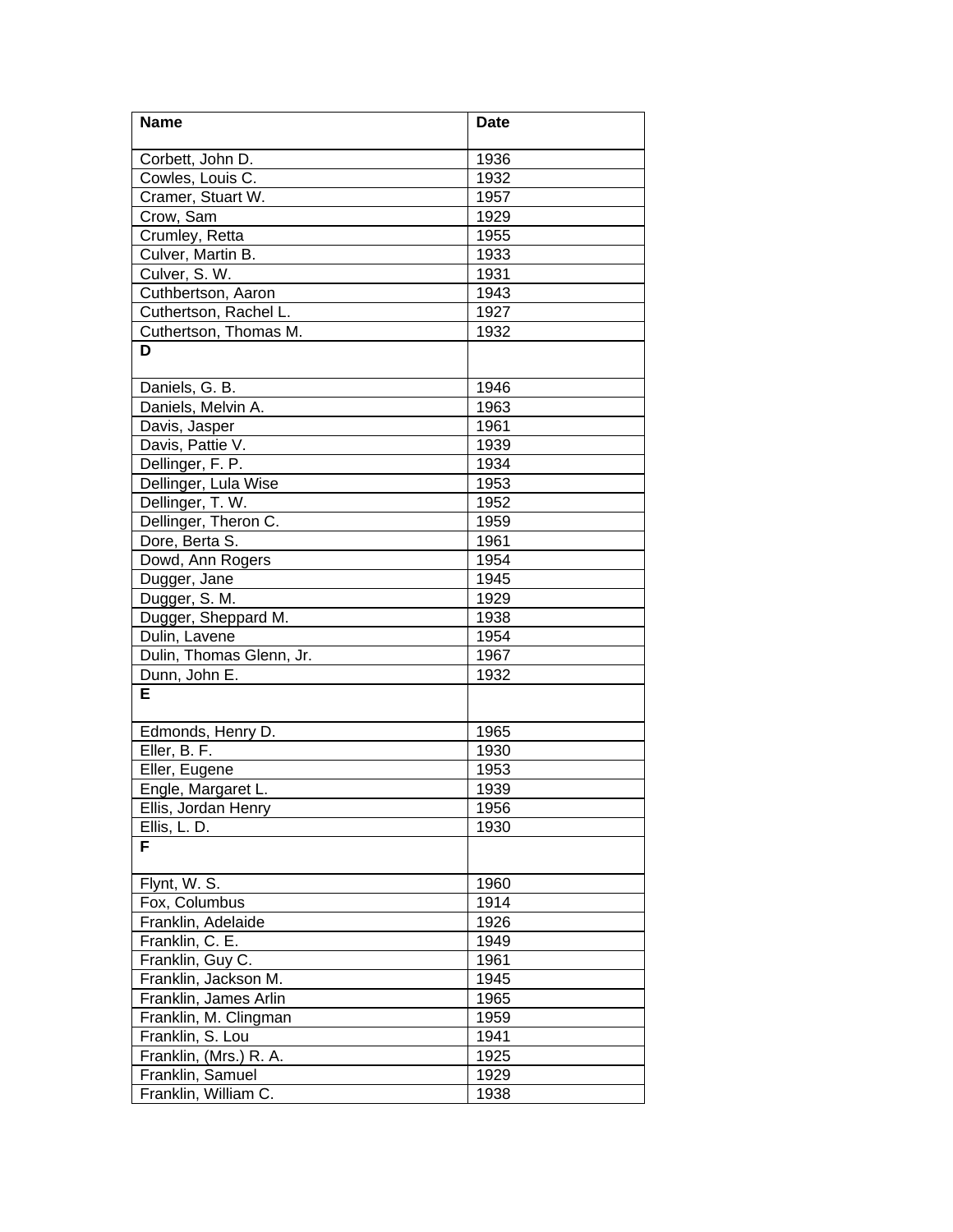| <b>Name</b>                  | <b>Date</b> |
|------------------------------|-------------|
| Furgeson, J. S.              | 1940        |
| G                            |             |
| Gaines, Daniels N. V. (Mrs.) | 1968        |
| Garland, A. T., Sr.          | 1955        |
| Garland, Rachel Forbes       | 1960        |
| Garland, Sarah Jane          | 1932        |
| Garland, Z. M.               | 1943        |
| Gillespie, Jennie            | 1957        |
| Goforth, Lynn                | 1964        |
| Gouge, Robert Emmett         | 1967        |
| Gover, Mary Mercedes         | 1963        |
| Gragg, Arvil                 | 1957        |
| Gragg, LeGrand               | 1930        |
| Gray, Ephriam G.             | 1917        |
| Gray, Lousia                 | 1919        |
| Green, (Mrs.) Jane           | 1933        |
| Greene, Chas. E.             | 1948        |
| Greene, Tabor G.             | 1961        |
| Greene, Thomas Jefferson     | 1961        |
| Greer, Franklin              | 1933        |
| Griffin, Lee F.              | 1911        |
| Griffin, Raymond G.          | 1963        |
| Grindstaff, Earl H.          | 1966        |
| Gualtney, Jane               | 1937        |
| Guy, Edwin C.                | 1955        |
| Guy, William Wright          | 1932        |
| Gwaltney, Sallie             | 1925        |
| Gwyn, James, Sr.             | 1938        |
| н                            |             |
| Haga, David Leppo            | 1944        |
| Haga, Emma H.                | 1937        |
| Haid, Leo                    | 1926        |
| Hampton, James Johnson       | 1967        |
| Hampton, N. S.               | 1931        |
| Hardin, Peter                | 1916        |
| Hardin, R. H.                | 1937        |
| Hardin, R. H. (1)            | 1951        |
| Hardin, R. H. (2)            | 1951        |
| Hardin, R. H. (3)            | 1951        |
| Hardin, R. H. (4)            | 1951        |
| Harmon, Burl M.              | 1968        |
| Harmon, Mattie               | 1951        |
| Harmon, William M.           | 1962        |
| Hartley, Joseph L., Sr.      | 1966        |
| Hayes, Ada M.                | 1930        |
| Hayward, Ethel Chambers      | 1966        |
| Heaton, J. M.                | 1947        |
| Henry, Walter                | 1961        |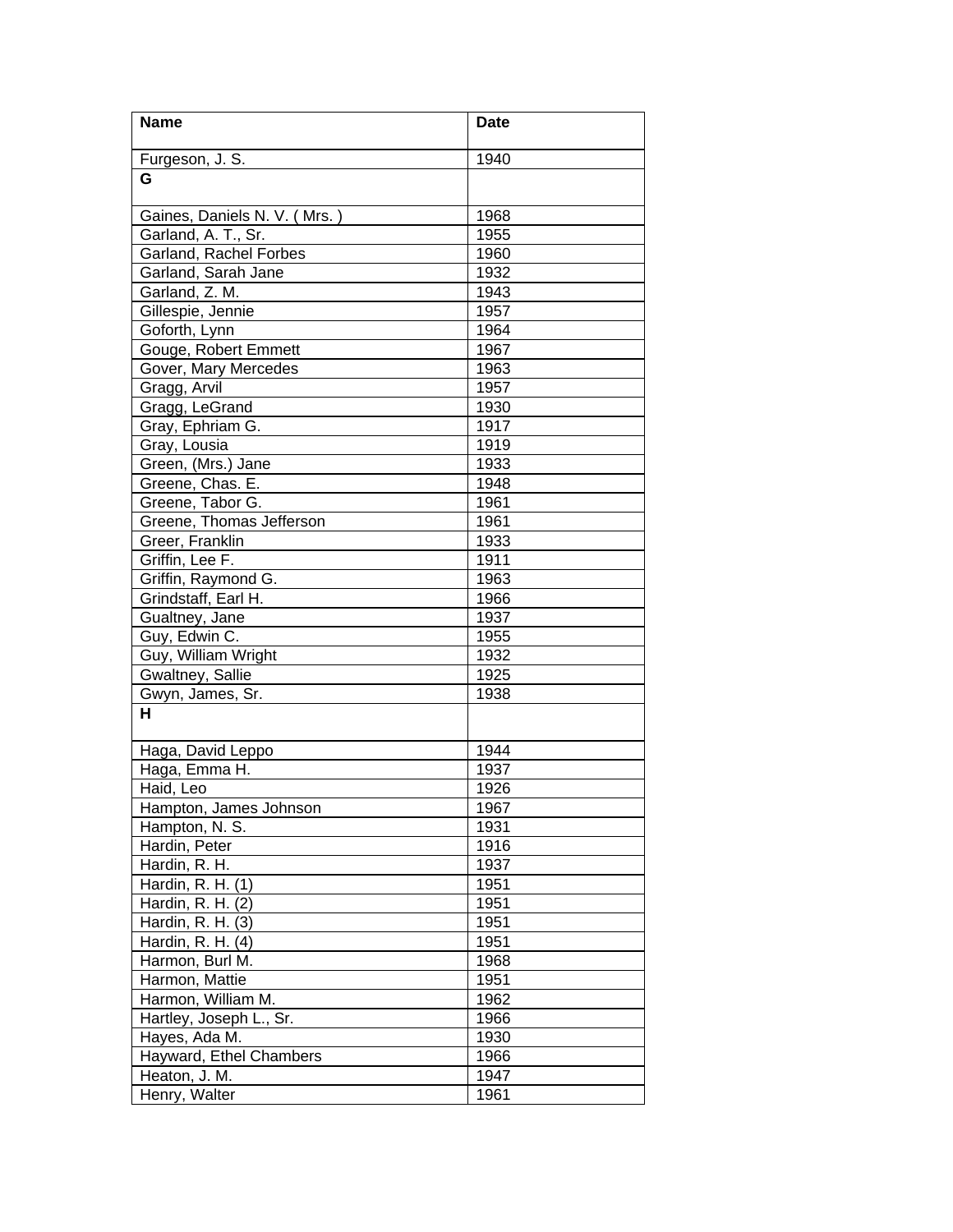| <b>Name</b>                | <b>Date</b> |
|----------------------------|-------------|
| Higgins, Victor B.         | 1957        |
|                            |             |
| Hill, Elizabeth Florence   | 1956        |
| Howell, Clara Shaw         | 1948        |
| Hughes, Edna               | 1962        |
| Hughes, H. C.              | 1960        |
| Hughes, Howard             | 1941        |
| Hughes, R. J.              | 1946        |
| Hughes, Ronald             | 1966        |
|                            |             |
| Ingram, Thomas Lewis       | 1939        |
| J                          |             |
| Jackson, J. Sam            | 1916        |
| Johnson, A. A.             | 1922        |
| Johnson, Albert            | 1958        |
| Johnson, Carrie E. McCurry | 1965        |
| Johnson, Cora              | 1968        |
| Johnson, Ernest L.         | 1951        |
| Johnson, Gilmer Malone     | 1962        |
| Johnson, Irene             | 1961        |
| Johnson, Lee W.            | 1967        |
| Johnson, Lela              | 1957        |
| Johnson, Leonard           | 1953        |
| Johnson, Mack              | 1922        |
| Johnson, N. W.             | 1955        |
| Johnson, T. A.             | 1926        |
| Justice, Mary              | 1925        |
| Justice, Willard           | 1923        |
| K                          |             |
|                            |             |
| Keffer, Charles A.         | 1936        |
| Kirkpatrick, Katharine W.  | 1957        |
| Kuhn, Bertha               | 1950        |
|                            |             |
| Lambert, Esten H.          | 1966        |
| Lane, James Hillis         | 1957        |
| Langford, William L.       | 1963        |
| Laxton, F. M.              | 1932        |
| Leask, George              | 1934        |
| Ledford, Harrison K.       | 1963        |
| Linder, John Victor        | 1956        |
| Logan, George Ella         | 1965        |
| Logan, Onessus Horner      | 1965        |
| Long, Jack W.              | 1948        |
| Lorick, Harold Arthur      | 1929        |
| Love, Lula Florence Dula   | 1933        |
| Loven, Mary C.             | 1966        |
| Lowe, R. C.                | 1960        |
|                            |             |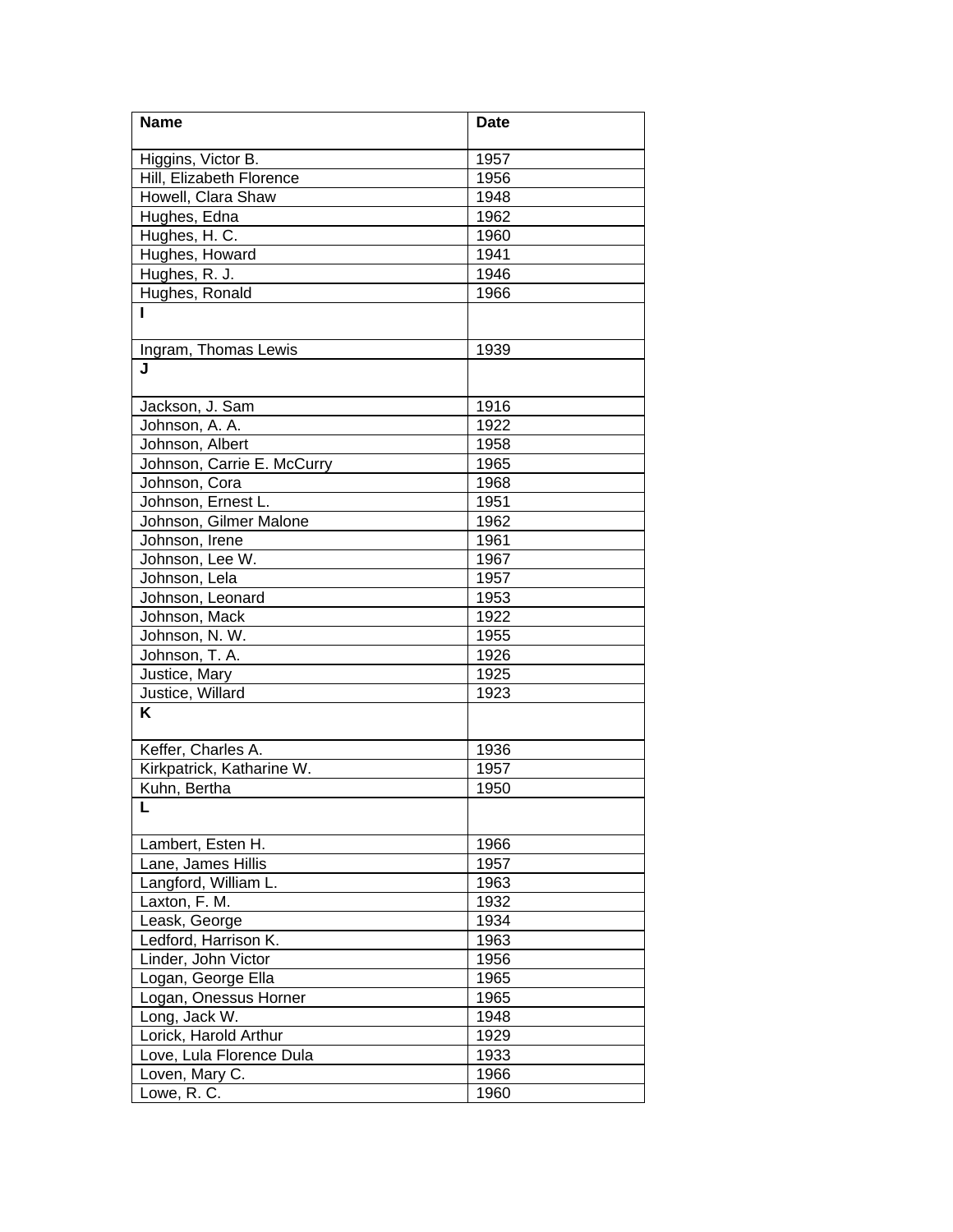| <b>Name</b>                      | <b>Date</b>       |
|----------------------------------|-------------------|
| Lowe, R. L.                      | 1948              |
|                                  | 1944              |
| Lucado, Margaret S. G.           | 1917              |
| Lynch, Ella D.                   |                   |
| <b>Mc</b>                        |                   |
| McBee, John C.                   | 1960              |
| McCord, Paris Clinton (Dr.)      | 1968              |
| McCourry, T. H.                  | 1931              |
| McCown, T. V.                    | 1913              |
| McKee, Jesse E.                  | 1966              |
| McKesson, Calvin                 | 1919              |
| McKesson, William Thomas         | 1937              |
| McKinney, J. S.                  | 1921              |
| MacMillan, Jane W.               | 1964              |
| MacRae, Cary Davis               | 1954              |
| MacRae, Rena N.                  | 1963              |
| McSwain, J. J.                   | 1923 date written |
| М                                |                   |
| Mace, Eliza                      | 1938              |
| Mace, Ezra M.                    | 1921              |
| Machae, Donald (Sr.)             | 1928              |
| Malloch, Alta M.                 | 1947              |
| Marmon, Howard C.                | 1943              |
| Marmon, Martha Foster            | 1959              |
| Meredith, W. F.                  | 1922              |
| Miller, Chester B.               | 1959              |
| Miller, Hugh T.                  | 1957              |
| Miller, J. A.                    | 1914              |
| Mitchell, Esther                 | 1961              |
|                                  | 1948              |
| Mooney, F. M.<br>Moore, Annie D. | 1949              |
| Moore, Henry Frank               | 1948              |
|                                  |                   |
| Moore, Margaret Montgomery       | 1950              |
| Morrison, Robert Foster          | 1968              |
| Munroe, Dugald                   | 1924              |
| N                                |                   |
| Nance, Earl Van Buren            | 1961              |
| Niggel, John H.                  | 1959              |
| Norman, H. T.                    | 1934              |
| Norman, J. Arthur                | 1965              |
| О                                |                   |
| Oaks, Carlton M.                 | 1968              |
| Odume, S. H., Sr.                | 1952              |
| Ollis, Donie                     | 1944              |
| Ollis, Julius R.                 | 1968              |
| Ollis, Plato                     | 1927              |
| Osbourne, Eleanor                | 1967              |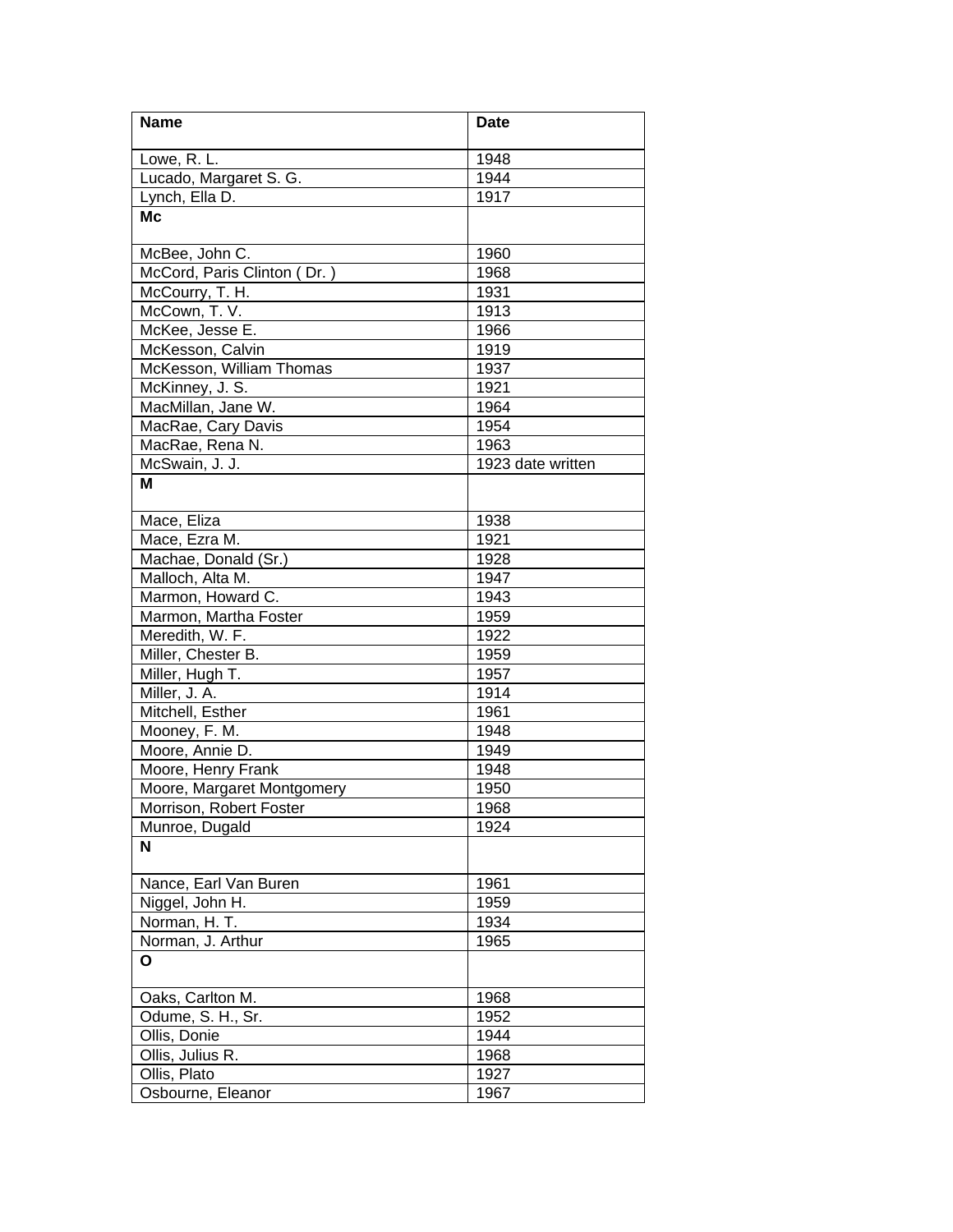| <b>Name</b>                        | <b>Date</b> |
|------------------------------------|-------------|
| Owens, Manorky Phillips            | 1962        |
| P                                  |             |
| Parker, Arnold                     | 1968        |
| Parsley, Agnes MacRae              | 1964        |
| Parsley, Walter L.                 | 1964        |
| Pegram, Thomas R.                  | 1941        |
| Phillips, Betty Victoria           | 1967        |
| Phillips, Frank W.                 | 1961        |
| Phillips, Hettie Lee               | 1964        |
| Phillips, Sameul H.                | 1924        |
| Poteat, Dentice S.                 | 1967        |
| Poteat, J. K.                      | 1967        |
| Pritchard, Lillie                  | 1946        |
| Puckett, Jesse F.                  | 1963        |
| Pyatte, Chesley                    | 1919        |
| Pyatte, D. N.                      | 1932        |
| R                                  |             |
| Rader, Alfred A.                   | 1961        |
| Rader, Erma Shuff                  | 1965        |
| Ray, Grace                         | 1939        |
| Rayfield, Logan                    | 1931        |
| Reece, Hugh                        | 1940        |
| Reece, W. G.                       | 1947        |
| Reece, William W.                  | 1929        |
| Reese, J. V.                       | 1926        |
| Reynolds, A. D.                    | 1925        |
| Reynolds, A. D., Jr.               | 1937        |
| Robbins, Hattie Matisha            | 1929        |
| Rooney, Hugh MacMillan             | 1963        |
| Rooney, Virginia Henley            | 1959        |
| Rowe, S. H.                        | 1965        |
| Rudisill, Henry W.                 | 1948        |
| Rudisill, J. D.                    | 1945        |
| S                                  |             |
| Schenk, John Richardson            | 1967        |
| Shade, Hamp                        | 1922        |
| Shell, Nellie M.                   | 1957        |
| Shook, H. Addie                    | 1923        |
| Shook, Missouri Carpenter Calloway | 1963        |
| Sluder, William Smith              | 1935        |
| Smith, Cart, Sr                    | 1946        |
| Smith, Fanny                       | 1963        |
| Smith, Lunda                       | 1968        |
| Smith, Rose T.                     | 1965        |
| Sparks, Will                       | 1953        |
| Stinson, Frank H.                  | 1957        |
| Stinson, Mary Lillian              | 1961        |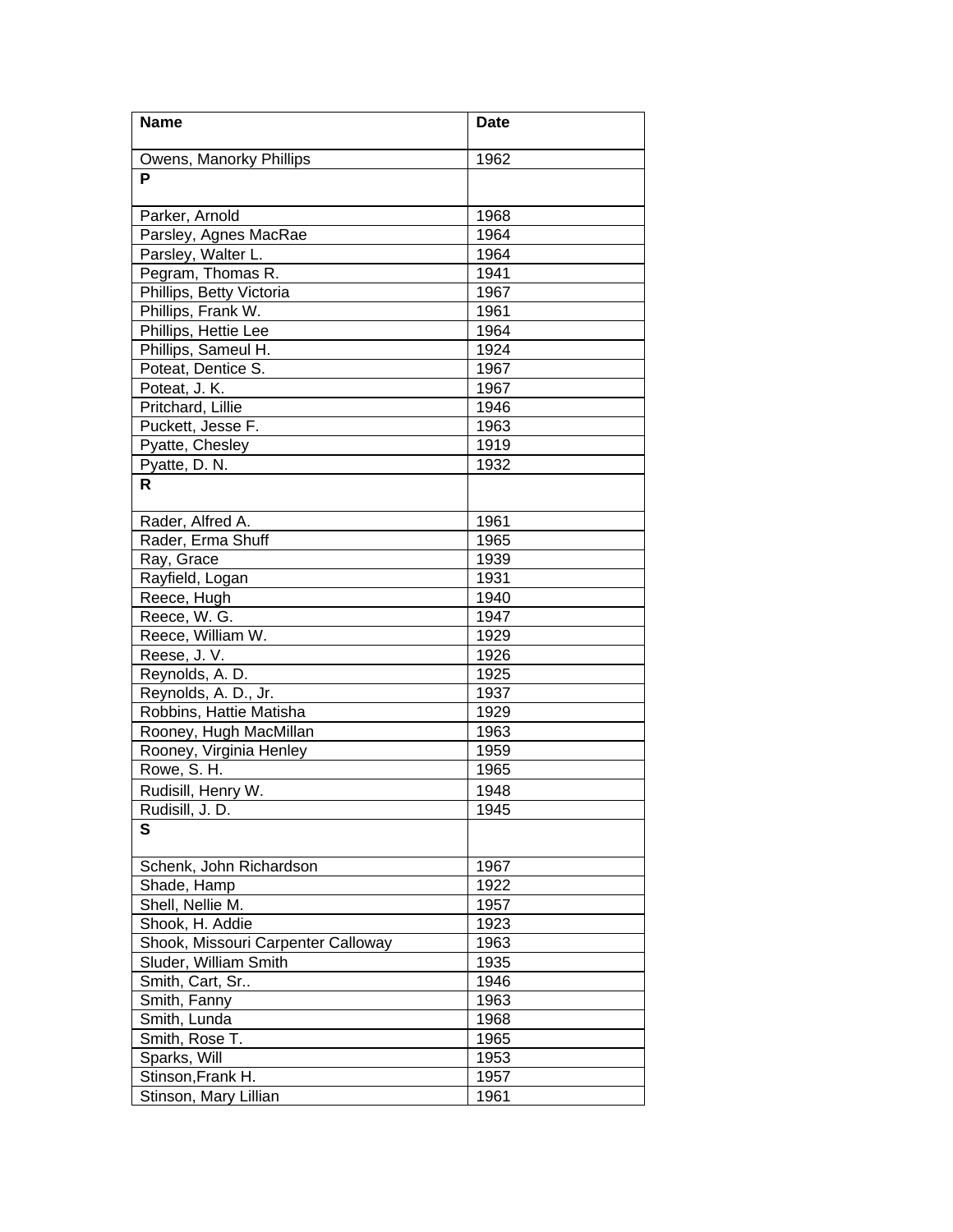| <b>Name</b>                 | <b>Date</b>    |
|-----------------------------|----------------|
| Stirling, Alison Bunyan     | 1949           |
| Storrs, Irma A.             | 1957           |
| Stroup, C. P.               | 1921           |
| Sturgill, Faye              | 1968           |
| Sturgill, Lee               | 1964           |
| Sudderth, Millard A. (Bill) | 1968           |
| Sutton, David M.            | 1966           |
| Swift, Bulus B.             | 1952           |
| Swift, Wiley H., Jr.        | 1958           |
| T.                          |                |
| Tate, William Cummings      | 1960           |
| Taylor, Fred                | 1964           |
| Taylor, Sylvester           | 1966           |
| Teague, R. T.               | 1955           |
| Teems, Mary                 | 1957           |
| Thames, Anna Belle          | 1959           |
| Thomas, Frances Faries      | 1966           |
| Thompson, Reata B.          | 1966           |
| Tilley, Rebaca Lee          | 1943           |
| Tufts, Edgar H.             | 1943           |
| Turbyfill, Atalee Roy       | 1957           |
| Turbyfill, James C.         | 1959           |
| Turbyfill, Lillian          | 1959           |
| U                           |                |
| Underwood, John W.          | 1964           |
| Underwood, Lina Pemberton   | 1953           |
| V                           |                |
| Vance, D. T. (Mrs.)         | 1953           |
| Vance, David Tod            | 1954           |
| Vance, David T.             | 1956           |
| Vance, Ed N.                | 1944           |
| Vance, Ira                  | 1963           |
| Vance, J. H.                | 1956           |
| Vance, T. D.                | 1922           |
| Vance, John W.              | 1917           |
| Vance, Kersey               | 1965           |
| Vance, L. S.                | 1929           |
| Vance, Nan A.               | book 3 pg. 222 |
| Vance, P. A.                | 1968           |
| Vance, Sam Knox             | 1968           |
| Vance, Sarah C.             | 1947           |
| Vance, Sterling O.          | 1962           |
| VanLandigham, Susie Harwood | 1937           |
| VonCannon, Carrie Bowen     | 1938           |
| Von Canon, Mary M.          | 1928           |
| W                           |                |